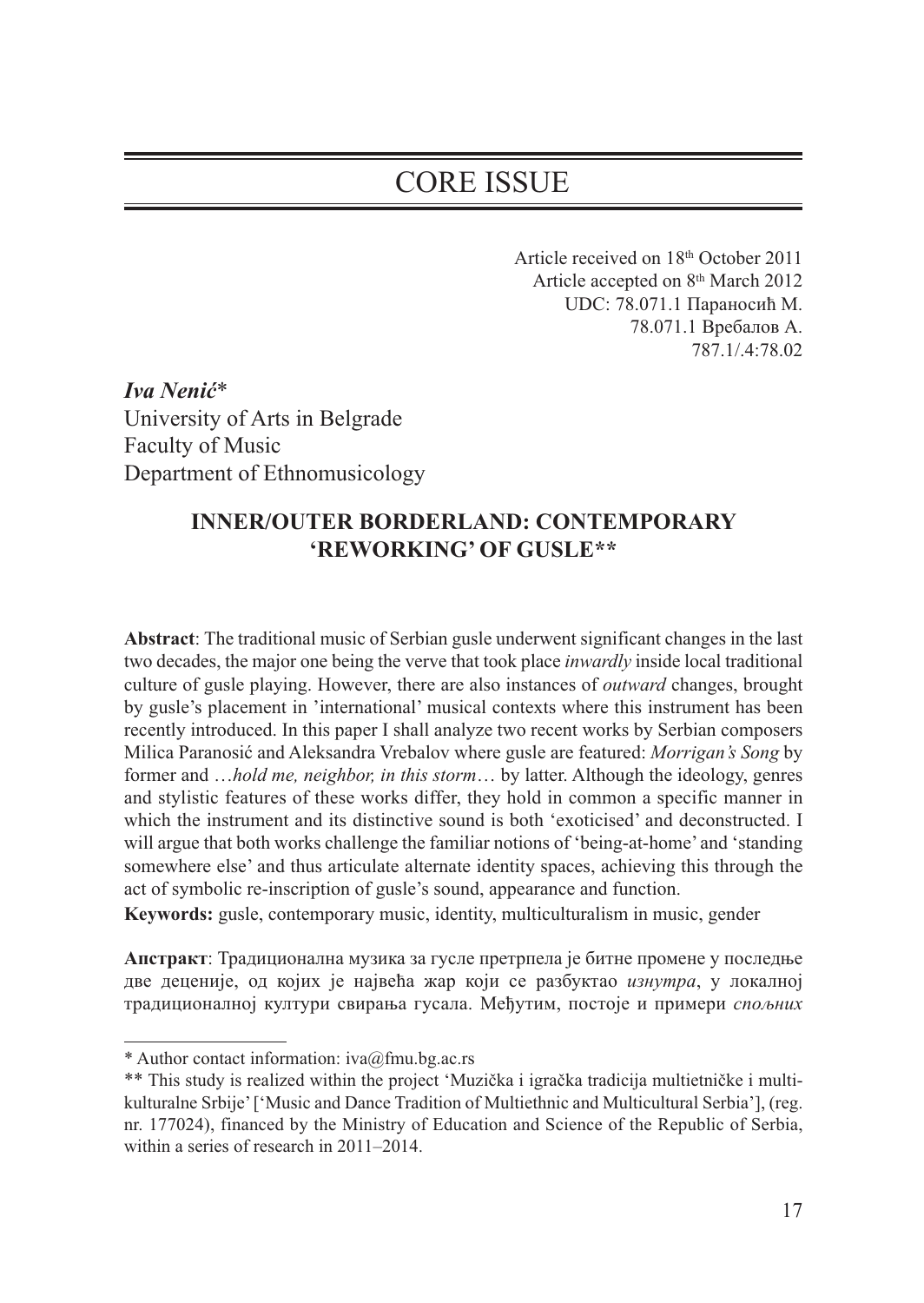промена, услед смештања гусала у "међународне" музичке контексте у које је овај инструмент недавно уврштен. У овом чланку анализираћу два новија дела српских композиторки Милице Параносић и Александре Вребалов у којима су присутне и гусле: "*Morrigan's Song*" прве и *…hold me, neighbor, in this storm*… друге. Иако се та дела идеолошки, жанровски и стилски разликују, заједнички им је специфичан манир у коме су инструмент и његов особен звук "егзотицизирани" и деконструисани. Мишљења сам да оба дела преиспитују уврежене појмове "бити код куће" и "стајати негде другде", те стога артикулишу просторе алтернативних идентитета, остварујући тиме чин симболичког редефинисања звука, појавности и функције гусала.

**Кључне речи**: гусле, савремена музика, идентитет, мултикултурализам у музици, род

The multiplication of junctions between acoustic cultures – producing sometimes different and sometimes utterly unexpected crossings and hybridizations of otherwise distant music histories and identities – exempts almost no music community, even those traditionally considered the most resilient and the least prone to changes. The currently favoured visual metaphor of 'boundary' largely complies with the nature of global processes which, destroying various hierarchical patterns (and certainly promoting new forms of hegemony), produce quite unique types of the crossing and mixing of various musical idioms. These new 'frontierdoms' are battlefields for the meaning and ownership of music, where the intertwining of cultural microcontexts and personal narratives with various cultural models fighting for supremacy in the global society are present to the full extent. This kind of transformation has even occurred in music-making on the gusle, which, with the undisputable invigoration of the neo-patriarchal pattern in the last two decades in the context of the renewal of the nationalistic ideology in the societies of the ex-Yugoslav space, is opening at the same time towards different areas of expression, namely the use of gusle in the context of the current encounter of domicile and immigrant subcultures with the globalized politics of representing acoustic multiculturalism, where the old boundaries are questioned, and at the same time new forms of imaginary and real gathering are produced.

This kind of relocation on the global map of sounds is illustrated by the recent works of contemporary composers of Serbian descent, where the gusle is used in different ways. We are talking about the works of Aleksandra Vrebalov and Milica Paranosić, authors who emigrated and are composing in the United States, and whose opuses include both real transformations of the folklore sample and 'fictional' references to the imagined world of the Balkan's traditional musical heritage. Although we are dealing with two different poetics and creative worldviews of the two composers, the common denominator of the works I shall be speaking about is a specific ideological framing of the 'folklore' category which, instead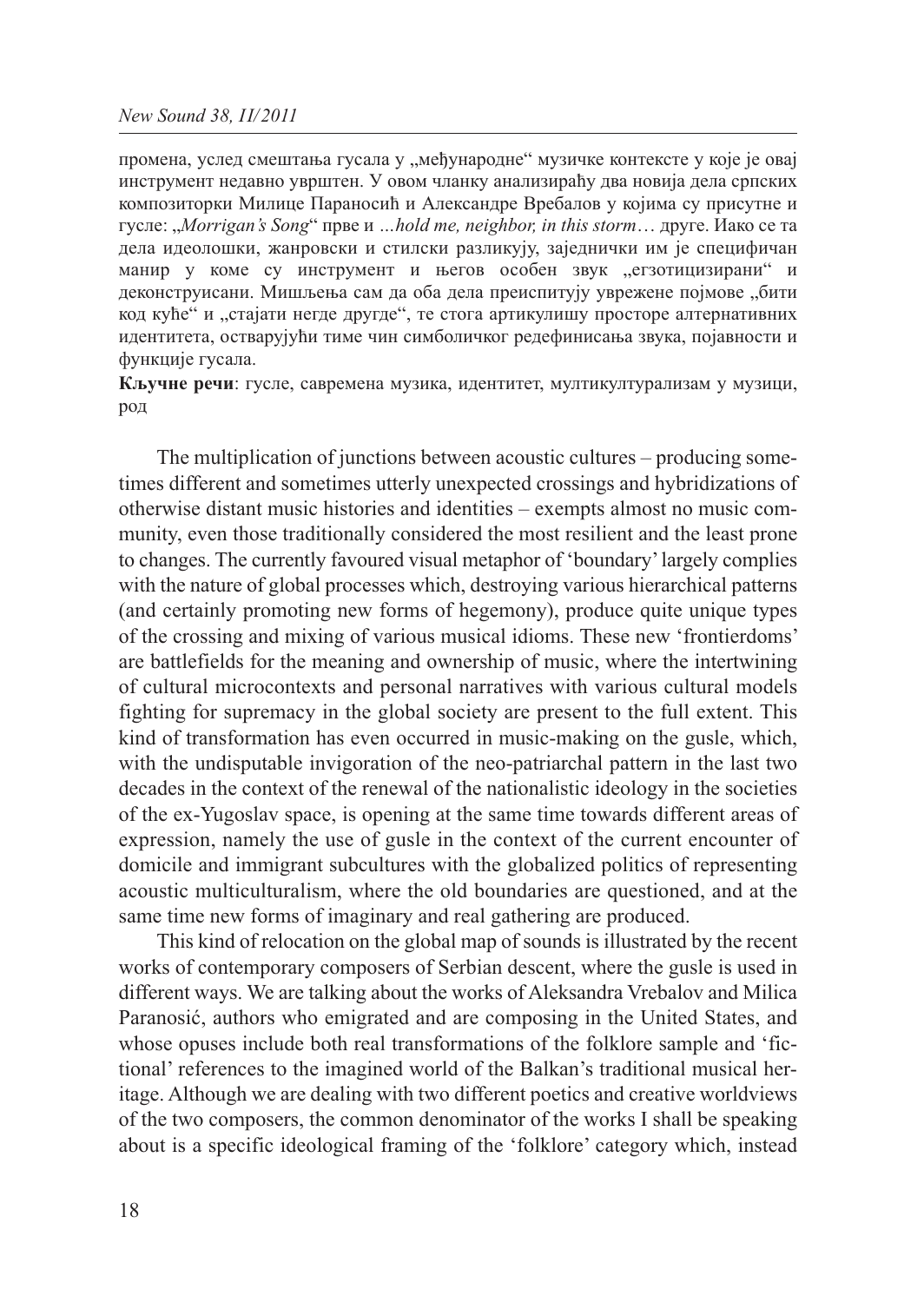of the function of a cultural delimiter, is assigned the role of a certain *medium of cultural translation*, materialized in the ideological practice of art (Lat. *mediatus* – the inserted one, the one interceding between the opposites)

Milica Paranosić's work *Morrigan's song* was produced as part of a cycle *Goddess Chronicles* (2011), realized in collaboration with Carmen Kordas, visual artist. This multimedia performance is designed as a sequence of 'stories' about ancient, Slavonic, Celtic, Hindu and Egyptian goddesses, and its continued development will include a female deity from the religious practices of Brazil as well as from the Ewe people of Ghana.1 The emphasis is put on the author's playful interpretation of the female mythological figure, unhindered by tradition, with a prominent intimate line and avoiding the trap of total submission to the 'universal female principle'. As part of a collaborative project *Skana, Goddesses and More*, the *Goddess Chronicles* cycle follows an ideological and poetical determinant whose frontline, in the words of the authors themselves, is the "same passion for foreign cultures and virtual territories. They celebrate synergistic languages, drawing global and historical influences that span centuries, and cross ethnic and spiritual divides".<sup>2</sup>

The intertextual nexus, whose wake allows for 'reading' the music itself, is made by the popularized complex of myths and stories about Morrigan, then the poem by Roger Bonair-Agard dedicated to this goddess, as well as the very powerful visual component which unfolds in two layers: through the video work and through the provocative stage position of the artist herself. The video work consists of a syntagmatic sequence of scenes, objects and beings traditionally linked with Morrigan: we see the sea, galloping horses, a crow, then a female body occasionally covered in blood and entrails, which are direct hints to the prerogatives of this Irish mythological figure connected with war, death and discord, but also with fertility.3 Along with the video broadcast, Milica Paranosić performs as a gusle

<sup>&</sup>lt;sup>1</sup> According to an interview with Milica Paranosić, conducted on  $9<sup>th</sup>$  October 2011 using Skype software.

<sup>2</sup> After the description of the music-stage project *Skana, Goddesses and More*, created by Milica Paranosić and Muriel Louveau, composers, Carmen Kordas, visual artist, and Emily Pope Blackman, choreographer and dancer. Available at www.milicaparanosic.com, last accessed on 8<sup>th</sup> October 2011.

<sup>&</sup>lt;sup>3</sup> It is a figure from the pre-Christian Irish cults practiced in Ireland, whose name most likely signified a class of female supernatural beings connected with water, similar to Naiads or Nereids from Antiquity. During the Middle Ages, in the body of stories, poems and pseudohistorical texts known today as the *Irish Mythological Cycle* (*na Scéalta Miotaseolaíochta*) there appears Morrigan, the dark goddess of war and fertility, the 'ghostly queen' (gael. *Morrígan*) with a triple hypostasis – Badb, Macha and Nemain. The long and complicated history of imagological transformations of this Celtic-Irish deity includes a whole array of various familiar characters from folk beliefs, literature and popular culture, including Morgan le Fay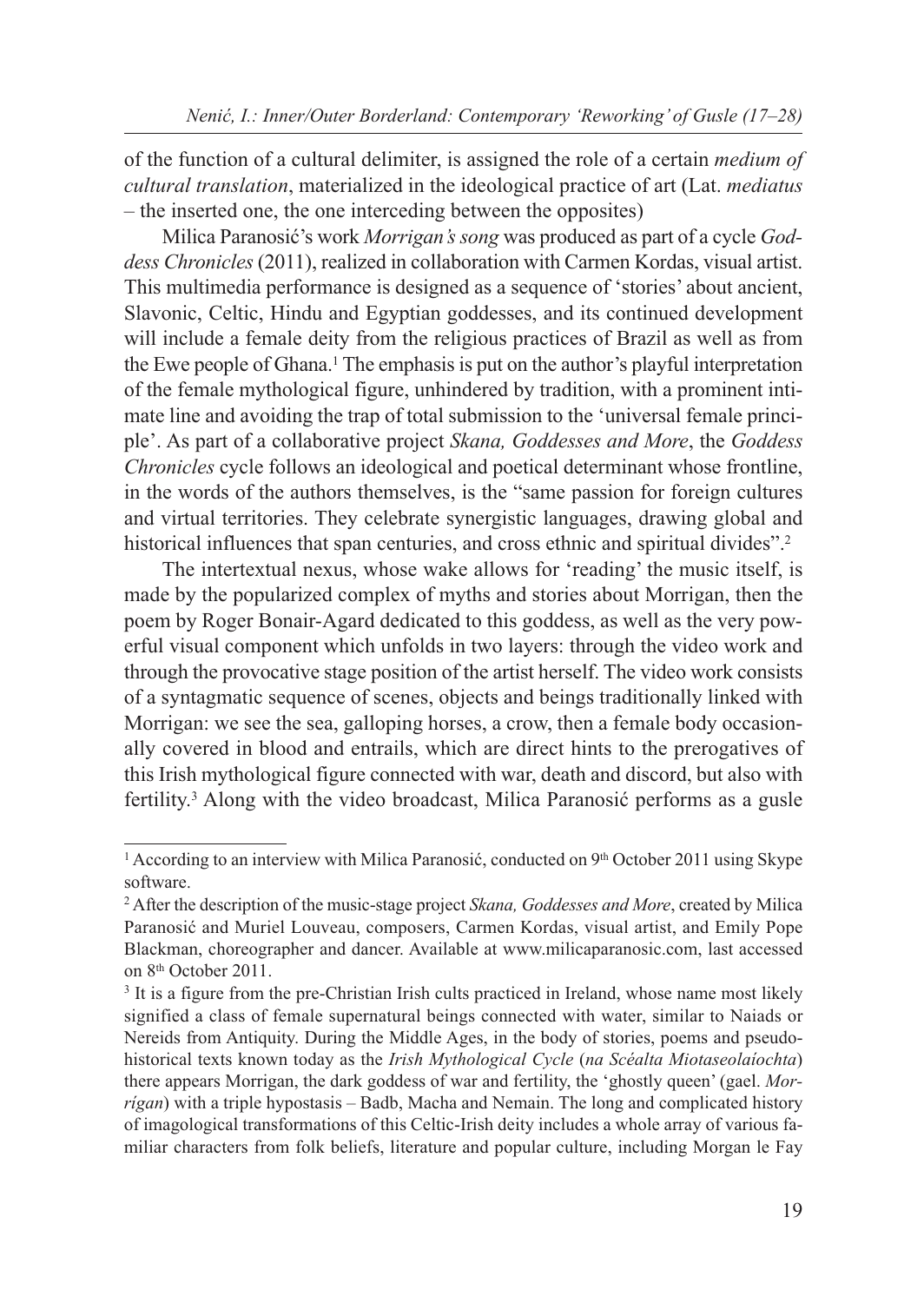player. The figure of a 'female gusle player' who dominates the performance undoubtedly infringes the (public) conventions of a culture this instrument originates from. At the same time, an 'ethnic' instrument for listeners in another (American) culture is but one of many 'exotic' artefacts in the 'museum of world music', the deposit of a constant flow of sounds whose origin need not be known, but which have clearly connoted characteristics, such as 'archaic' and 'unadulterated'. To that extent Milica Paranosić on the gusle can freely play with the representation of the archaic priestess of the goddess Morrigan, whose Irish-Celtic nature is 'expressed' by the harsh sound of a traditional Serbian instrument, in the spirit of New Age poetics.

The use of the gusle deliberately toys with several conventions: first, the very sound is altered, and apart from the recognizable timbre, it does not draw directly from the epic tradition of Serbia and the Balkans on the levels of genre, repertoire and style. Then, the privileged position of the epic singer, epitomizing heroic masculinity, now is taken by a female artist who, deftly manipulating a gusle and a laptop, makes the female body very conspicuous and stresses in numerous ways the feminine creative activity hidden/denied in the contemporary discourses of epic traditions dominant in the context of the composer's culture of origin. Milica Paranosić explicitly puts under female control the objects of the staging of social power/control, traditionally subject to male domination, and thus by using Serbian traditional instruments and a computer (as tools treated equally in conceiving the musical process), creates a post-modern acoustic-electronic paean to the Irish goddess on the junction of personal associations and 'loose' inter-cultural concatenation and re-writing the mythological narrations about women. The instrument is also held atypically (the gusle is placed high against a thigh and a shoulder), while the performing style largely deviates from an epic expression where the articulation of the instrumental melody is closely related to the semantics of the text sung; instead, there is the intertwining of an ostinato motive in the gusle part and the short repetitive phrase upon a vowel *e*, which gradually expands into a developed vocal line in the subsequent musical tissue. Formally, the contours of a three-part form can be discerned, where the first part contains the superposition of an electronically realized three-part rhythmic pattern, an ostinato motive in the gusle part in a range of a fifth (which is amplified by a pedal loop) and a slightly modal melodic line rendered by the voice (close to the acoustic sphere of a Phrygian mode). All these factors contribute to the impression of 'folkloreness' which, however, does not share any special links with any of the ethnically profiled musical

from the Arthurian legend, but also Morrigan as the feminist appropriation of the Goddess – female principle, established in the twentieth century within the cult of Wicca.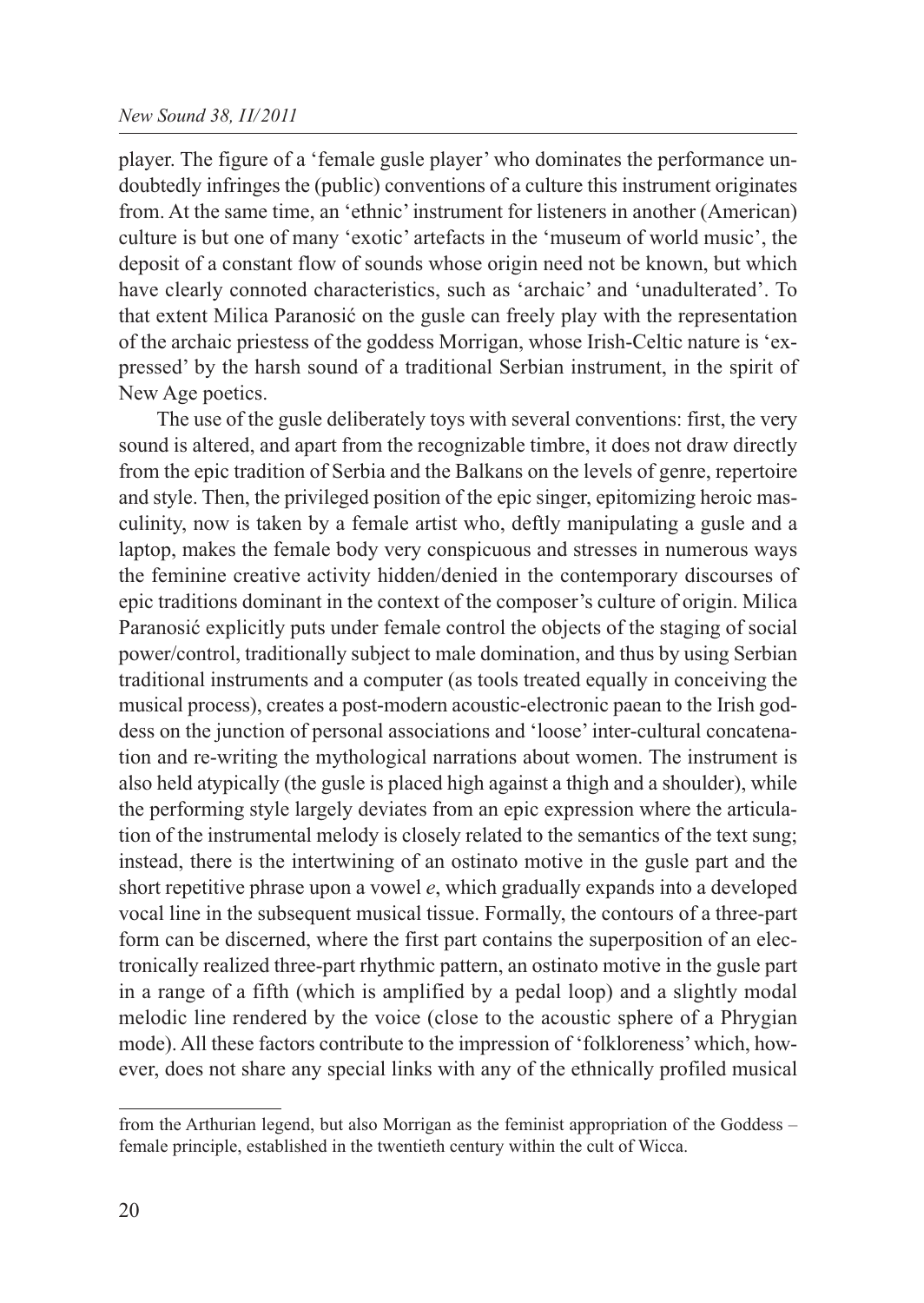traditions on the map of world-renowned cultures, apart from the generalized connotations of a floating designator to the fictional 'ethnicity' of a sound, in the spirit of World Music / New Age creations, first and foremost in the sense of predominant modality and repetitiveness, which are distant associations to archaic ritual music genres. The same applies to the manner of singing which, apart from the use of open throat (only recently codified in Serbian neo-traditional music as a paradigm of 'folk singing'), does not reach into the locally specific types of melody, ornaments, timbre and other stylistic-interpretative and genre particulars. In the beginning of the middle formal segment the gusle disappear, and the short sung *forte* motive in the range of a sixth keeps repeating in the background, as a sort of acoustic backdrop for the voice of a male narrator. The verses are from the poem *Song of the Morrigan*, written by a poet from New York, Roger Bonair-Agard, in co-operation with Milica Paranosić for her performance (cf. Appendix 1). The goddess's attributes are emphatically recited ('Prophet of blood, song guardian of the death of nation…'), with a euphemistic address ('Oh kind slaughter, Oh women of wound and sadness and blood…'), with the climactic multiplication and cacophony of sampled male voices which, like some scattered choir, summon the goddess in her merciful and terrifying forms. The ending is dominated by a solemn and meditative atmosphere in which, over the gusle drone, Milica Paranosić almost ceremoniously sings the parts of the poem *Song of the Morrigan*, using a simple melodic formula in an octave-lower register, where for the first time the characteristic Phrygian hyperfinalis, in the shape of the flattened second degree, can be heard.<sup>4</sup>

Unlike Milica Paranosić's approach to the gusle, which does not stress the 'authentic' sound sources of the cultures which the instrument originates from and where the specific, biting sonority is re-semantified and appropriated as an expedient of the musical representation of a powerful (warrior) femininity, Aleksandra Vrebalov's work *…hold me, neighbor, in this storm…* (2008), written for the Kronos Quartet, $5$  has different premises. By taking the more or less recognizable musical symbolism of the 'excerpts' from the acoustic cultures of the Balkans and treating them as a puzzle, as historical-cultural testimonies, the composer surmounts the boundaries in two ways. First, this is a trans-historical and trans-cultural connecting of various faces of a community in the post-conflict Balkans through music, where the secular and the sacral meet, as well as the urban and the rural; also, the specific

<sup>4</sup> In the analysis I relied upon the two acoustic sources – the mix of the composition, kindly provided by the author, and the recording of the live performance available at the electronic address http://www.youtube.com/watch?v=i7MNXMaTG0o

<sup>5</sup> The composition *...hold me, neighbor, in this storm…* was released in 2009 on the Kronos Quartet's album *Floodplain*, by the label *Nonesuch*.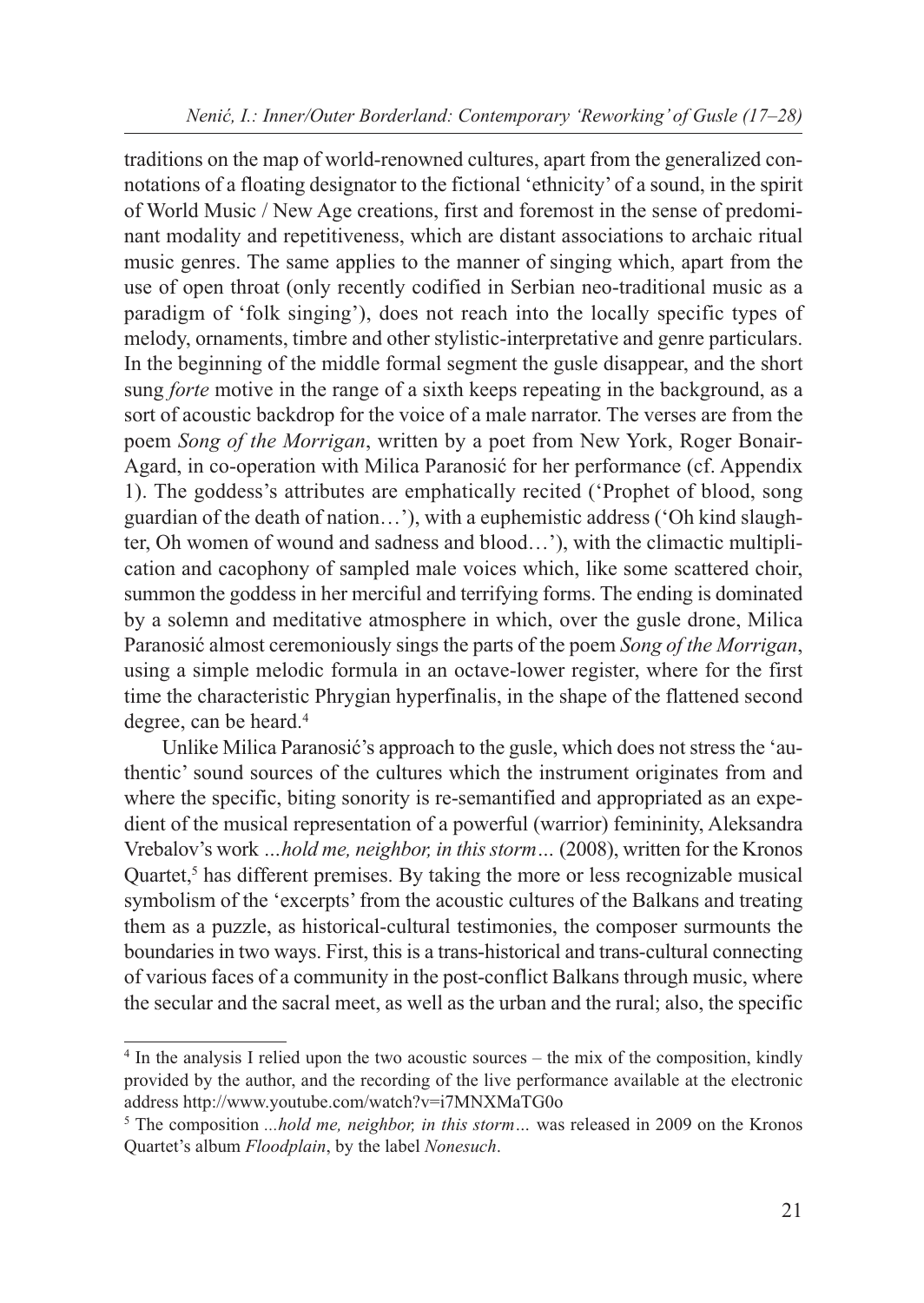#### *New Sound 38, II/2011*

contextualization of folklore thematizes the music identities of ethnic and ethnoreligious social factors which were until recently irreconcilable. Second (but no less important), the music traces of the 'distant' Balkans, whose sound is still presented as somewhat exotic and darkened by the specific local fate, are submitted to the apparatus of a string quartet, thus breaking the boundary between 'folk/popular' and 'high' cultures. Such a step forward or freely moving between the domains of 'high' and 'popular', as one of the regular post-modern procedures, is not a surprise in itself. Actually, the Kronos Quartet, to which Aleksandra Vrebalov's work is dedicated, is known for the bold expansions of a classic string quartet repertoire, including a wide range of music styles, from those with pronounced folklore characteristics (tango, Bollywood music, Azerbaijani Mugham, Roma orchestras) to jazz, electronics and various kinds of experimental music.

By the author's interpretation, the raison d'être of the work *…hold me, neighbor, in this storm*... is manifested in bringing together the identities which are ideologically and/or historically and culturally distant/conflicting, and in celebrating the diversities:

For me, *…hold me, neighbor…* is a way to bring together the sounds of the church bells of Serbian orthodox monasteries and the Islamic calls to prayer. It is a way to connect histories and places by unifying one of the most civilized sounds of Western classical music – that of the string quartet – with ethnic Balkan instruments, the gusle [a bowed string instrument] and the tapan [large double-headed drum]. It is a way to piece together our identities fractured by centuries of intolerance, and to reach out and celebrate the land so rich in its diversities, the land that would be ashen, empty, sallow, if any one of us, all so different, weren't there.<sup>6</sup>

The musical tissue consists of six segments, and the gusle appears at the very beginning. Its highly expressive part, played by the violinist David Harrington, mimics the narrow, non-tempered sound of epic poems, moving in semitone steps within the range of a minor third. After a short solo introduction, the gusle part is superimposed by the recorded sound of the Orthodox church bells, the sounds of the tapan and the brusque exclamations of the syllable 'ha!'. Then the main motive core is taken over and elaborated by other (classical) string instruments, and the gusle is replaced by a violin. Several times, a short sampled fragment of an *adhan*<sup>7</sup> is exposited, accompanied by curtly articulated, almost percussive gestures of the quartet, which culminate in an unrestrained rhythmic crescendo. By the interpretation of the author herself, two important points which 'colour' the initial segment

<sup>6</sup> Quotation from the programme booklet of the Kronos Quartet concert on 2 October 2010 in the Hopkins Centre for the Arts at the Dartmouth College in Hanover, New Hampshire. <sup>7</sup> *Adhan* is the Islamic call to prayer, chanted by a *muezzin*.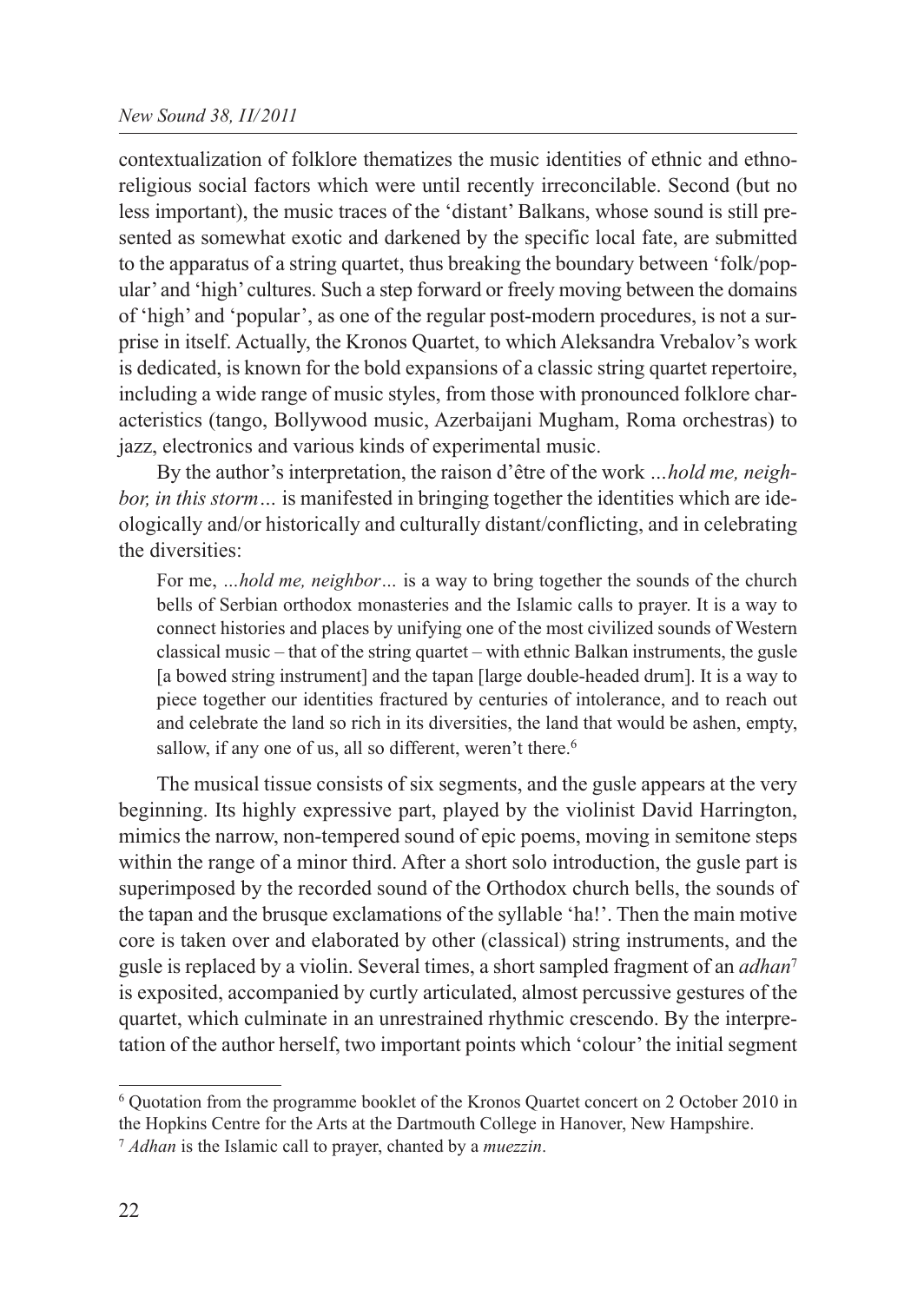of the musical tissue are the elements defined by their reference to the Orthodox and Islamic cultures: 'Gusle and bells suggest the Christian Orthodox side, while the call to prayer and the tapan (two sided drum) suggest Islam.'8

Executed verbatim, the concept of multiculturalism based upon emphasizing and nurturing the differences between demarcated identities leads to an interesting oversight: apart from the undeniable affiliation to the domain of Serbian national culture, the gusle can be found in other ethnic cultures of the region, from Croatia to Albania (*lahuta*). Thus, the (benevolent) stress on the multicultural contextualization, in the shape of 'sampling' various musical contents based on their origin, has overshadowed the interculturalism of the gusle as the instrument of the former common epic expression in the Balkans: the latter would be pursuant to the pacifying perspective of permeation, where Aleksandra Vrebalov's work finds its roots. Beside the other mentioned quotations of folklore of ethnic communities, the gusle are emphasized as an instrument of male power, and this intrusion of traditional music-making into the sound of a string quartet is aimed at drawing and confirming the imagined cultural boundaries. This is how Aleksandra Vrebalov formulates it:

Everybody is wrapped up in his own culture and myth, and sees the other as a threat. Being louder, bigger, the more macho is the way to survive.<sup>9</sup>

In the subsequent segments, the indicated masculine-destructive perspective is mitigated by the escape into the comfort of memories: in the third formal segment, after children's voices, we hear the short, sentimentally intoned excerpt of a New Folk song 'Ja posadih jednu ružu belu' ['I Planted a White Rose'] (author Miodrag Krnjevac), interpreted by Aleksandra Vrebalov's grandmother. This motive is taken over by the violin, foreshadowing a virtuoso segment where the Kronos Quartet is immediately 'transformed' into a traditional type of a (Roma) Balkan ensemble, popularized in the twentieth century, with clear references to the Romanian popular song 'Ciocârlia' ['Skylark'], composed in the folk spirit.<sup>10</sup> Nevertheless, their 'music-making', in spite of all the zest, is occasionally punctuated by eerie glissandos, shouts and sounds of distant explosions.11 In the last

<sup>8</sup> Quotation from the transcript of electronic mails, exchanged between January 2007 and March 2008 by Aleksandra Vrebalov and David Harrington/Kronos Quartet. Available at http://claricesmithcenter.umd.edu/downloads/Kronos\_holdmeneighbor.pdf – last accessed on 13 October 2011.

<sup>&</sup>lt;sup>9</sup> Ibid.

<sup>10</sup> This quotation certainly reminds us of *Romanian Rhapsody No. 1 for Orchestra* by George Enescu, but also of Bora Dugić, a shepherd's-flute player, and his performance of the same melody, thus contributing to the diversity of the possible multicultural localization of the music. <sup>11</sup> An unusual counterpart to these procedures is the use of similar acoustic symbols in the context of contemporary singing with the gusle. Such a kind of acoustic enrichment, which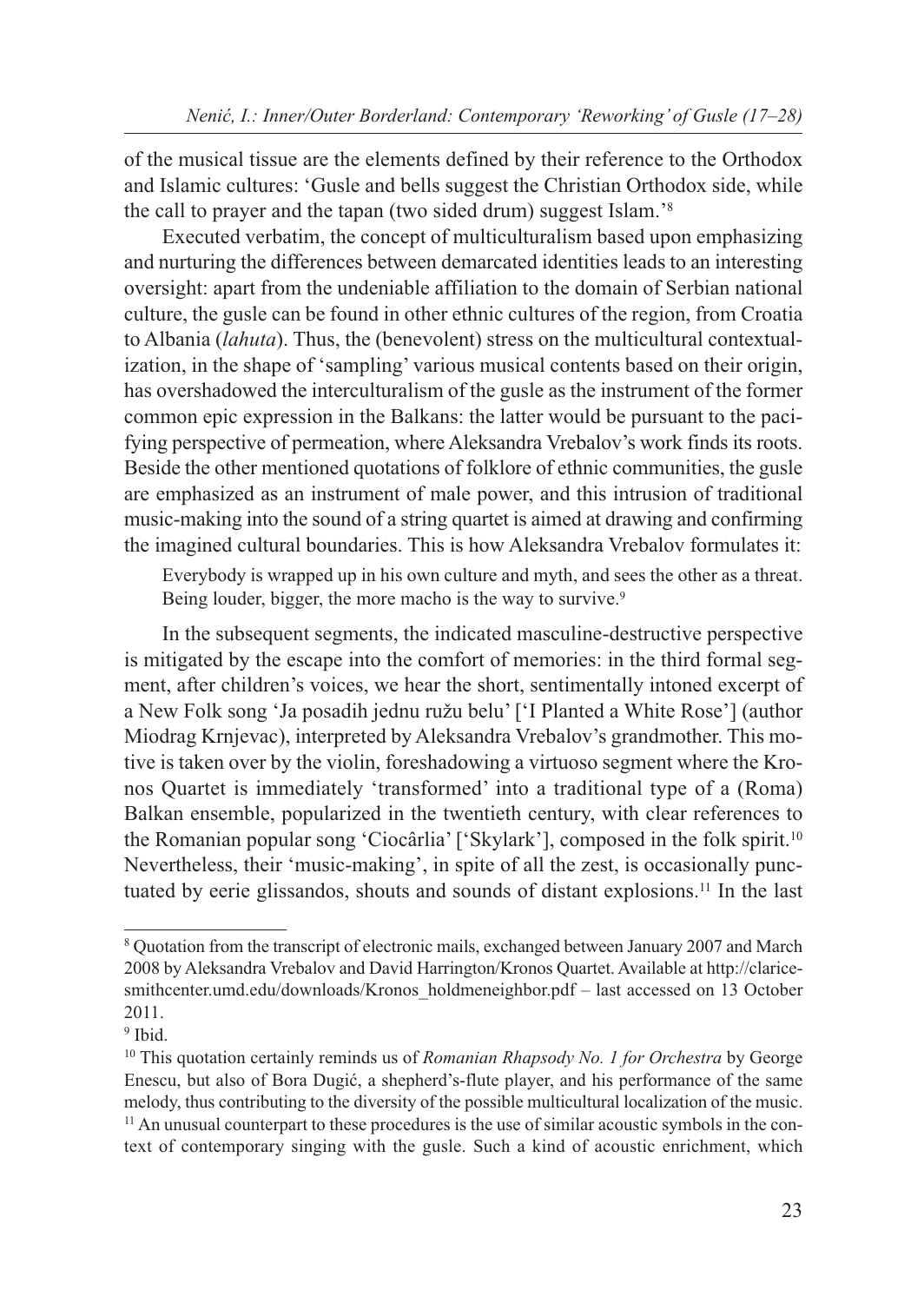segment, it is as if the repeatedly suggested *fatum* of the Balkans recedes for a moment, and the mutual intolerance transforms into Eros: one hears another segment of muezzin chanting (now considerably longer), intertwined with a passionate, richly ornamented violin melody over variously accented rhythmic figures in the accompaniment, which leads to the final, sizzling culmination and the abrupt interruption of the musical tissue.

Although the gusle has been given the place of a musical patron of one of the (conflicting) Balkan identities, it is important to notice that – similarly to *Morrigan's Song* – the performative dimension materialized in the execution itself, which does not take place in 'just any' cultural venue, facilitates the consequential localization of the instrument, the music and the meanings related to them. The fact that the Kronos Quartet includes the gusle in their auxiliary apparatus through which they 'commune' with Otherness, or represent it, officially introduces this instrument to the collection of other music artefacts in the class of ethnic/exotic, favoured in the world-oriented international music scene (for example, not only are gusle used in the Kronos Quartet's album 'Floodplain', but also the Indian shruti box and electric sitar, nagara and tar drums, as well as the beguèna maridhia, constructed specially for the occasion and conceived to imitate the Ethiopian begena lyre). The gusle is literally transposed to the array of symbolic tools for representing diverse cultural identities, whose visibility and 'audibility' mitigates to some extent the hegemony of Western culture, or even antagonizes it. Moreover, gusle playing is no longer the exclusive property of domicile cultures, defined primarily by its affiliation with the traditional order: largely out of place in the context of the development of contemporary media for transmitting sound and information, their acoustic-semantic world reaches for potential intercultural connections. In the mind-boggling global exchange of sounds, musical instruments become potentially powerful agents of various groupings which can often exceed geographic boundaries of traditionally defined communities. In the process, various histories, contexts and appropriations are activated in numerous ways. Here I refer to the wide definition of interculturalism in music, offered by Mark Slobin: 'relatively loose linkages that span the gaps between the formally defined units we call "societies."'12

contributes to the mosaic form, is often, as Dimitrije Golemović puts it, rendered by 'zvuci crkvenih zvona, udar groma, zvuci ratnih razaranja… ali i svirka na raznim narodnim instrumentima (frula, dvojnice…)' ['sounds of church bells, a clap of thunder, sounds of the destruction of war… but also music-making on various folk instruments (shepherd's flute, dvojnice…)']. Dimitrije Golemović, *Pjevanje uz gusle* [*Singing with Gusle*], Srpski genealoški centar, Belgrade, 115.

<sup>12</sup> Mark Slobin, 'Preface', *Subcultural Sounds: Micromusics of the West*, London, Wesleyan University Press, 2000 (1993), vii.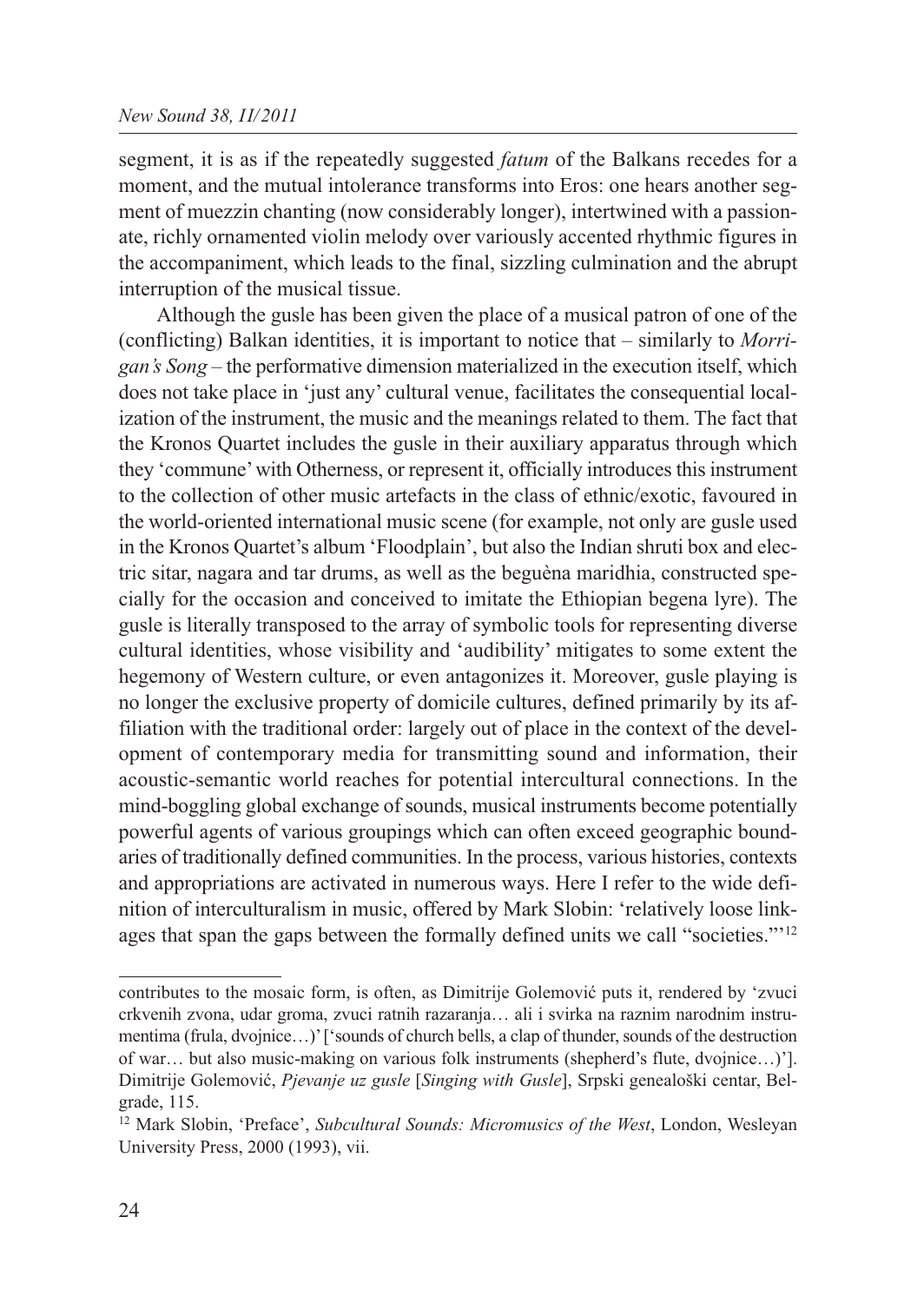With no intention to qualify the positioning of the gusle in the contexts such as previously discussed as a special or new form of culture, I opine that its use out of the original conventions is a valuable testimony to the ever more frequent and more dynamic crossing of local and global narratives on music. Transposed into the virtual space, the sound and the playing technique of gusle are fortified as an acoustic paradigm which the Kronos Quartet's violinist treats as an archetype.13 The following words of the Kronos Quartet's artistic director attest to the transformation of the notion of 'ethnic' in the contact with the global, as well as the new meanings which music culture acquires by mediation and articulation through modern technology:

Ms. Vrebalov asked Kronos to learn to play a traditional Serbian folk fiddle called a gusle as part of the piece, and through videos of gusle masters on YouTube, Kronos was able to see and hear directly how the gusle is played. It would have been impossible to find a comparable experience in San Francisco without this [Internet] technology  $(\ldots)^{14}$ 

The compositions by Paranosić and Vrebalov are decidedly dissociated from the 'pseudo-folklore' position as one of the paradigms of the (local Serbian) music scene,<sup>15</sup> while on the other hand they produce symbological music formations in the cultural-political order of (American) multiculturalism. The ideology of multiculturalism is the background of a process where sound traces and material objects originating from former and current musical practices in Serbia and the Balkans, as the elements of 'immigrant subculture' and simultaneously the inventory of world musical heritage, are transformed into one of many 'micromusics' as characteristics of an identity and open up to a new semantic input. The routine symbolism of the instrument, as well as its characteristic acoustic matter, are transmuted by various artistic procedures and contextualized on the verge of 'world' music idioms, which, however, does not bear the same consequences. The differ-

<sup>&</sup>lt;sup>13</sup> A possible path for further transformation is suggested by the situations, such as a workshop, where the Kronos Quartet members teach the members of a female quartet how to play the gusle. Asked in an interview for an interpretation of a joke that the girls play better than him, Harrington replied: 'Well… you know… I taught them, I showed them how to do it… What can I say…The fact that they do it better than me only shows you what a teacher I am (laughter). They just continued the tradition of a great gusle master!' 'Bašta od zvukova' ['Garden of Sounds'] (interview with David Harrington by Ira Prodanov Krajišnik), *Politika*, 29 March 2010. http://www.politika.rs/rubrike/Kultura/Bashta-od-zvukova.lt.html

<sup>&</sup>lt;sup>14</sup> This passage was taken from a letter by Sidney Chen, sent to the US Federal Communications Commission, where he defends the free flow of information over the Internet.

<sup>&</sup>lt;sup>15</sup> On the axiological category of *pseudo-folklore* as a musicological ideologeme, cf. Mirjana Veselinović Hofman, 'Srpska muzika i "zamrznuta" istorija' ['Serbian Music and "Frozen" History'], *Novi zvuk*, No. 9, Belgrade, 1997, 13–20.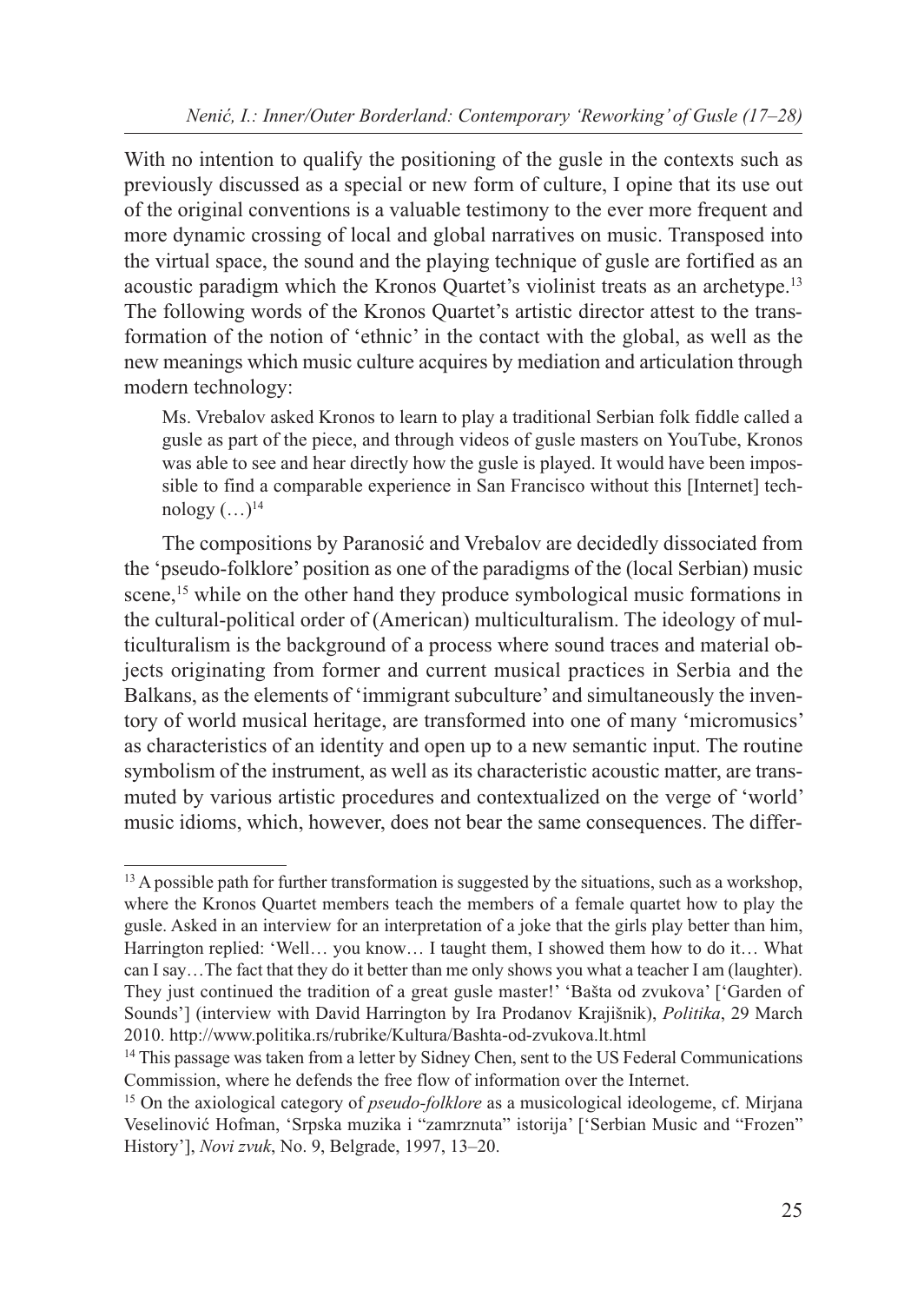ences largely stem from a 'new' artistic-ideological context – the cultural setting in Milica Paranosić's performance is the area of the live, bottom-up development of alternative/new identities similar to an open concept, while the work of Aleksandra Vrebalov in collaboration with the Kronos Quartet is a part of the project where it is exactly the idea of the revitalization of 'disjointed' cultures by music that unfolds in the elite space of the hegemonic culture, 'loosened' by the multicultural discourse (cf. Appendix 2). What they, on the other hand, have in common is the breaking of a boundary – either the one with 'the close Other' which is materialized in the musical apotheosis of neighbourliness, or the delimiting line which prevents the entrance into the multiplied, imaginary or real zones of musical encounters past by and over the cultural borders, where the gusle unexpectedly, but quite successfully, appear and assert themselves as the instrument of negotiation.

Translated by Goran Kapetanović

#### **REFERENCES**

- Blunt, Alison, 'Cultural geographies of migration: mobility, transnationality and diaspora', *Progress in Human Geography*, 31, 2007, 684-694.
- Erlmann, Veit, 'The Aesthetics of the Global Imagination: Reflections on World Music in the 1990s', *Public Culture*, 8(3), 1996, 467-487.
- Golemović, Dimitrije, *Pjevanje uz gusle* [*Singing with Gusle*], Belgrade: Srpski genealoški centar , 115.
- Slobin, Mark, *Subcultural Sounds: Micromusics of the West*, London: Wesleyan University Press, 2000 (1993), vii.
- Veselinović-Hofman, Mirjana, 'Srpska muzika i "zamrznuta" istorija' ['Serbian Music and "Frozen" History'], *Novi Zvuk*, 9, I/1997, 13–20.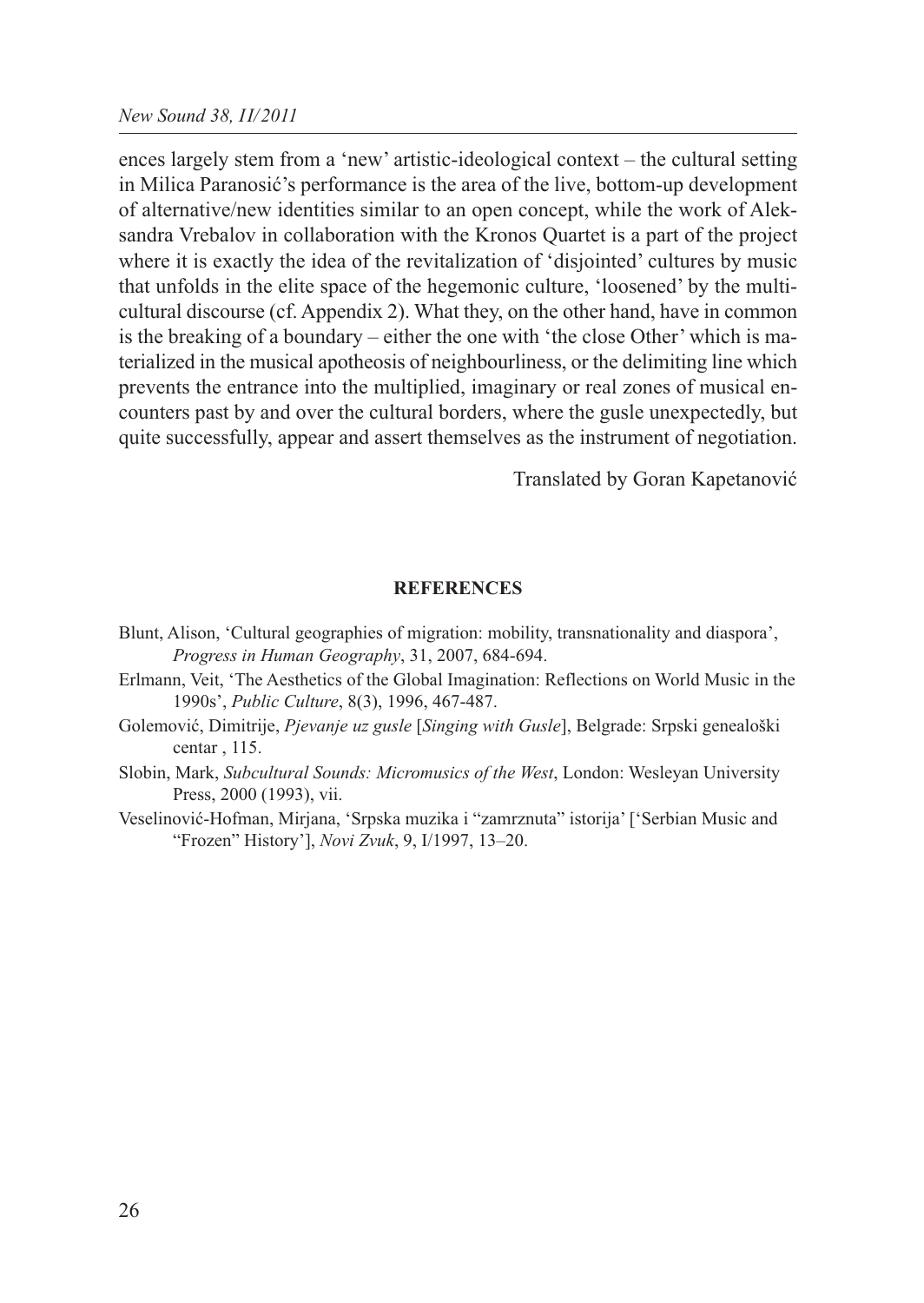### **Appendix 1**

*Song of the Morrigan* By Roger Bonair-Agard

Prophet of blood, song guardian of the death of nation We love the sound of horn, the cattle prod, the musk Of battle, your three headed beauty – dreaded wolf, Bull or lover-child, we smell you other child Defender of dust, rejecter of what wants To wan and be owned. Love us into the dirt Unto death, unto the river that frees us from The land, the land. Oh keepers of the blood And the unblooded. Oh kind slaughter, Oh women of wound and sadness, and blood And blood and what here smells like your Funk, your song, your beg toward freedom From the land's false promises – the slaughter They convince, the death of our children, Their souls above us, invisible; their wings, Sails, billowing wings of crows.